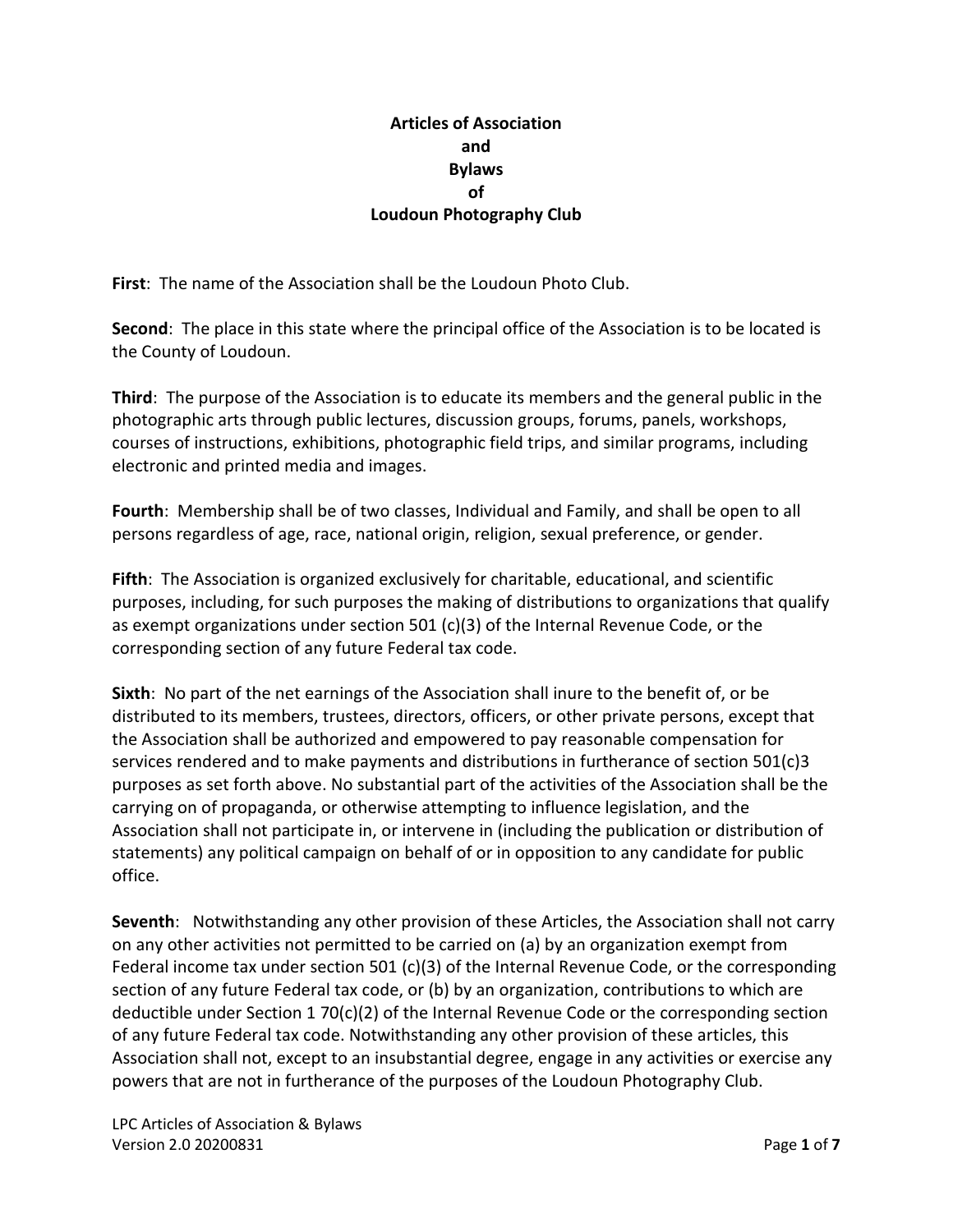**Eighth**: Upon the dissolution of this Association, assets shall be distributed for one or more exempt purposes within the meaning of section 501(c)(3) of the Internal Revenue Code, or the corresponding section of any future Federal tax code, or shall be distributed to the Federal government or to a state or local government for public purpose.

#### **Bylaws**

#### **Article I Legal Structure**

Section 1. Legal Structure. The Organization shall exist under the laws of the Commonwealth of Virginia as an unincorporated non-stock association.

Section 2. Name. The Organizations shall be known as the Loudoun Photo Club (LPC).

## **Article II Purpose**

Section 1. Purpose. It shall be the purpose of the organization (a) to foster an appreciation of the art of photography within the general public; (b) to educate its membership in the art and craft of photography; (c) to provide photographic opportunities to its membership in the form of photographic field trips, etc.; (d) to provide opportunity to its membership to have their photographs critiqued and evaluated by acknowledged photographic experts through intra-club competitions; (e) to provide opportunity for exhibition of member's photographs to the general public; and (f) to co-operate with other area photography clubs to promote the education and enjoyment of photography as an art medium.

#### **Article III Membership**

Section 1. Membership. Membership shall be open to all persons regardless of age, race, national origin, religion, sexual preference, or gender upon application and payment of the applicable membership fee.

Section 2. Class of Membership. (A) Individual –a single individual (B) Family–two or more persons from the same household.

Section 3: Suspension of Membership: Membership may be suspended by unanimous vote of the LPC Executive Board, if sufficient reason exists. Sufficient reason for suspension shall

LPC Articles of Association & Bylaws Version 2.0 20200831 Page **2** of **7**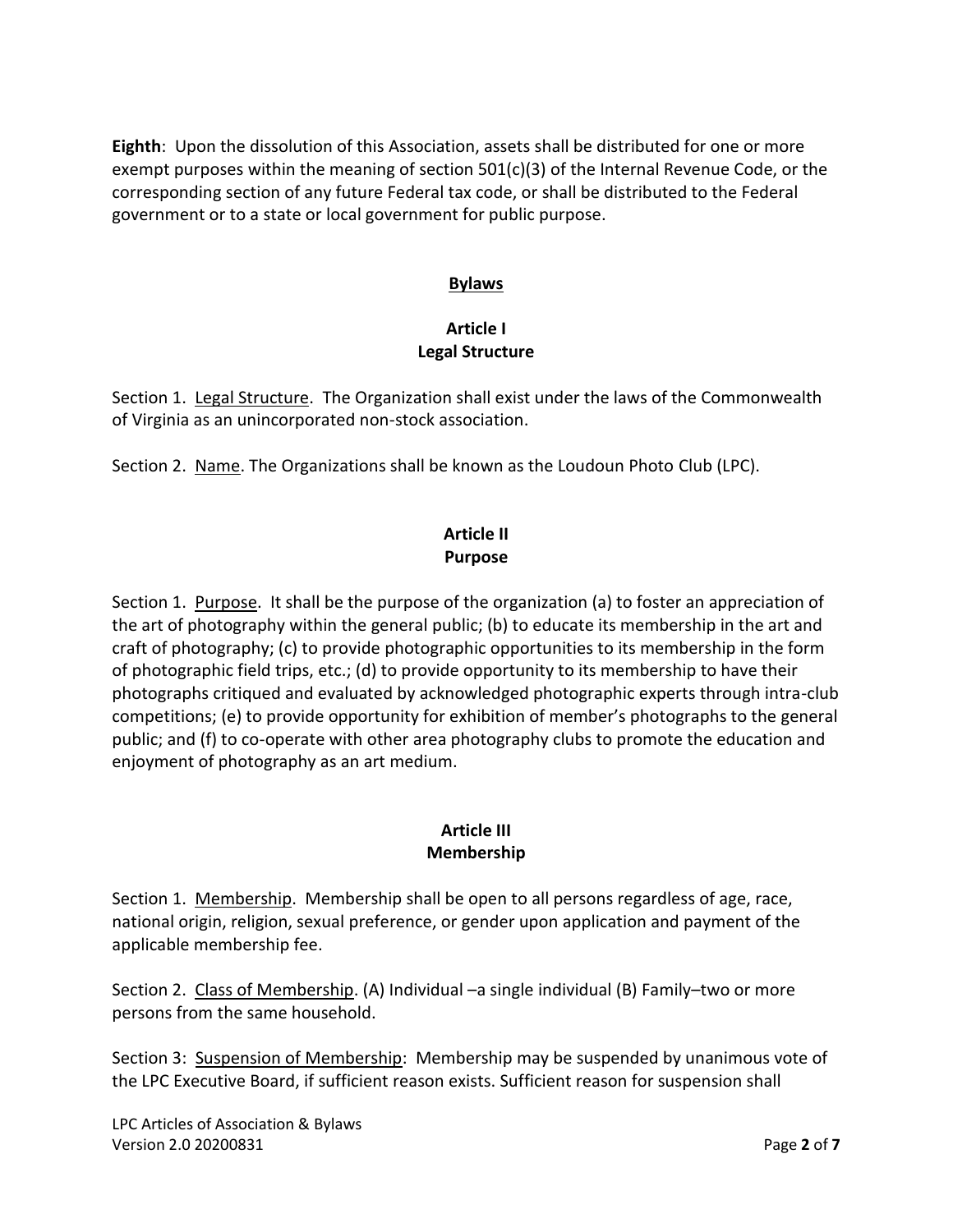include, but not be limited to, (a) non-payment of dues, or (b) disorderly conduct or recurring significant disruption of club events.

A suspended member may appeal such suspension to the general membership at the next regularly scheduled meeting, at which time the majority of those members present shall uphold or rescind such suspension.

### **Article IV Annual Meeting of Membership**

## **Time and Place**

#### Section 1.

The Annual Meeting of the membership of the Organization shall occur annually at its first week of May regularly scheduled meeting for the purpose of the election of Officers and/or any other special business as may be announced in writing at least ten days in advance of such meeting. Section 2. Special Meetings. A special meeting of the membership may be called at any time by petition of two-thirds of the active membership.

Section 3. Notice of Special Meetings. Any special meeting of the membership shall be announced in writing to the membership at least ten days and not more than thirty days in advance and shall include the place, date, hour, and purpose for which the meeting is called.

Section 4. Voting and Quorum. At each meeting of the membership, every member of the Organization shall be entitled to vote and those members present at such meeting shall constitute a quorum.

Section 5. Special Exception. The initial slate of LPC Officers in existence at the adoption of these bylaws shall remain as officers for the remainder of the current fiscal year and the next fiscal year. Existing vacancies shall be filled by appointment of the President with approval by the Executive Board.

# **Article V Executive Board**

Section 1. General Power. The activities, property, business, and affairs of the organization shall be managed under the direction of its Executive Board.

Section 2. Membership. There shall be an Executive Board consisting of the President, Vice President, Secretary/Treasurer, Speaker Coordinator, Competition Coordinator, and an LCP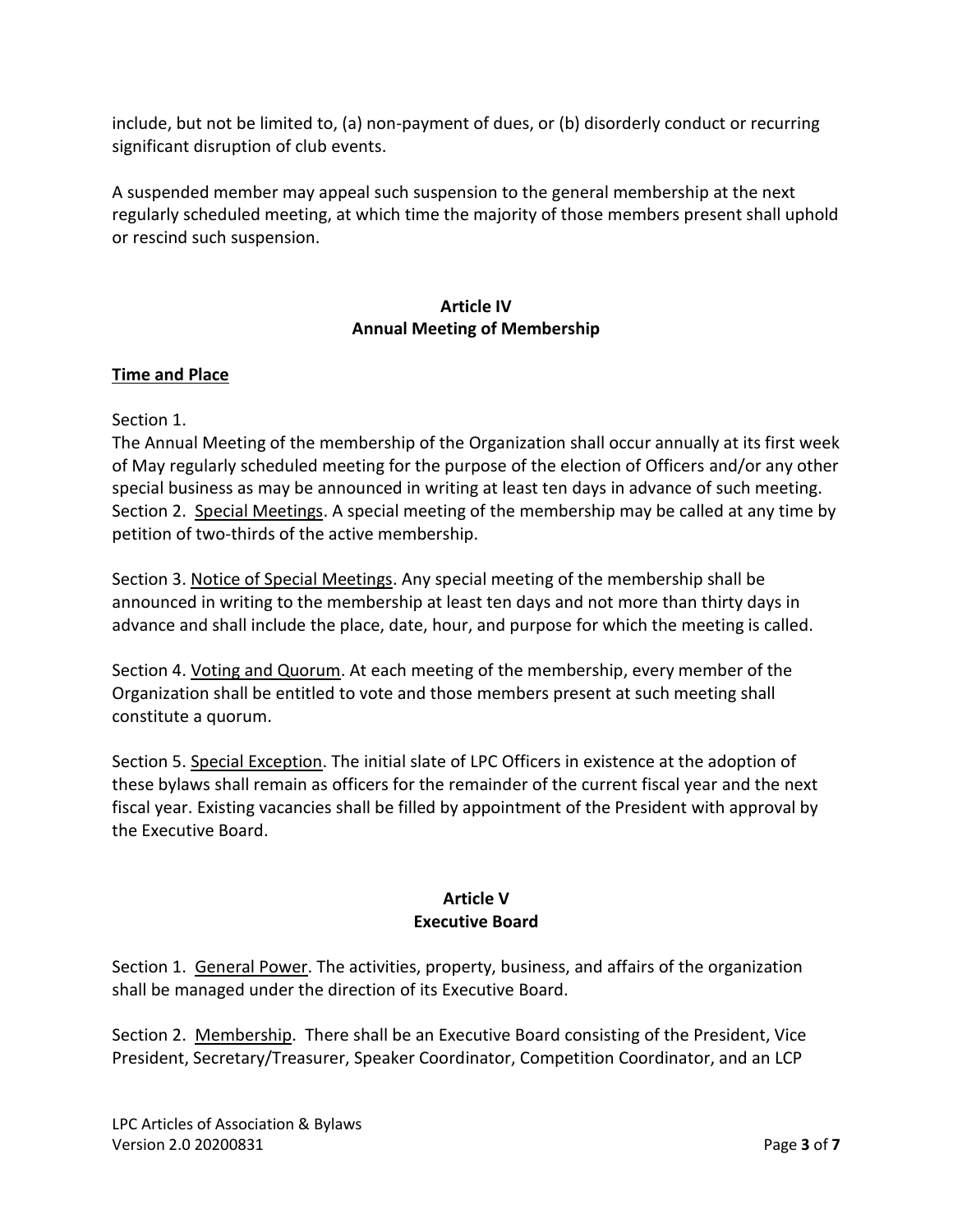member elected at large. The immediate LPC past president shall also be an ex-officio member of the Executive Board.

Section 3. Executive Officer. The President of the Organization shall serve as the Executive officer of the Board and shall preside at all meetings. If physically unable to do so, the Vice President of the Organization shall act on his or her behalf.

Section 4. Meetings. The Executive Board shall meet as needed but no less than once every six months for the purpose of reviewing activities of the Organization and to nominate candidates and/or appoint persons for the various offices or committees.

Section 5. Quorum. At each meeting of the Executive Board, the presence of a majority of the existing Executive Board shall be required to constitute a quorum for the transaction of business. Members of the Board may participate by means of conference telephone call or similar communications technology.

Section 6. Written Consent. Any action required or permitted by the Executive Board may be taken at any time without a meeting if a majority of existing members of the Executive Board consent thereto in writing. Such consent may include facsimile or similar electronic means, including email.

Section 7. Resignations. Any Officer or Member of the Executive Board may resign at any time by given written notice of his or her resignation to the Organization and shall take effect at the time specified therein.

Section 8. Vacancies. Any vacancy in the Executive Board arising from death, resignation, suspension of membership, or any other cause shall be filled by a majority of the vote of the Executive Board, then in office.

## **Article VI Officers and Duties**

Section 1. Officers Enumerated. The Officers of the Organization shall be a President, a Vice-President, a Secretary/Treasurer, a Speaker Coordinator, a Competition Coordinator, and any other officers (e.g. Field Trip Coordinator(s), Newsletter Editor, Membership Coordinator, Exhibition Coordinator, Webmaster, etc.) as the President at his or her discretion deem appropriate and may appoint.

Section 2. Nomination, Election, and Term of Office. During the month of April of each year, any member of the organization may nominate any consenting member for any office by written nomination addressed to the President or Secretary/Treasurer of the Organization. Any member of the Organization may also make nominations at the annual meeting provided the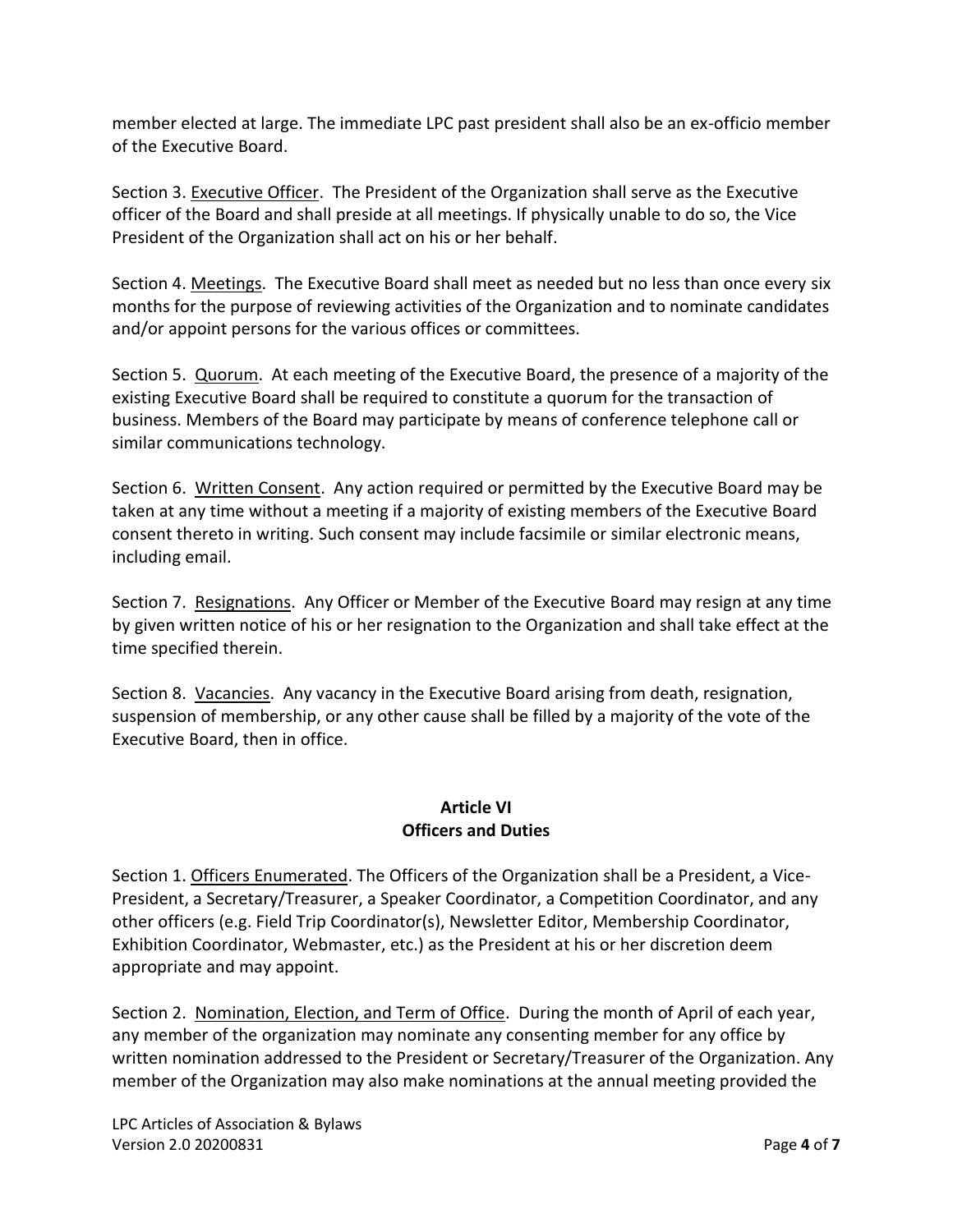person so nominated is present and agrees to serve. Officers shall be elected by the membership at its Annual Meeting and shall serve for a term of twelve consecutive months commencing as of September 1 of each year. An officer may be re-elected however no officer may serve more than two successive terms in any office.

Section 3. President. The President shall be the executive officer of the Organization. He or she shall be responsible for the affairs and activities of the Organization, subject to the supervision of the Executive Board. He or she shall arrange for a regular meeting site of the membership and he or she shall preside at all meetings of the Organization or its Executive Board,

Section 4. Vice-President. The Vice President shall, in the absence or incapacity of the President, possess the powers and perform the duties of the President. He or she shall also possess and perform such other duties as the Executive Board or the President may prescribe.

Section 5. Secretary/Treasurer. The Secretary/Treasurer shall issue notice of all special meetings, when so required; shall keep the minutes of all meetings of the Executive Board and/or the membership. He or she shall maintain an accurate record of all members of the Organization, including residence addresses, email addresses, and telephone numbers. He or she shall have the care and custody of all the monies, property, and/or other valuable possessions of the Organization. He or she shall keep accurate books of account of all monies received and paid on account of the Organization and shall render regular reports of the fiscal affairs of the Organization to the Executive Board and to the membership at its Annual Meeting. He or she shall also provide for the filing of all required Federal, state, and/or local forms. He or she shall sign any instruments as require his or her signature and shall also possess and perform such other duties as the Executive Board or the President may prescribe.

Section 6. Speaker Coordinator. The Speaker Coordinator shall schedule and confirm guest speakers for the second Tuesday of each month of the program year; confirm meeting space availability and equipment needs; insure the availability of such equipment; obtain biographical data on each speaker; and introduce the speaker at the meeting. He or she shall also arrange for an appropriate speaker gratuity. He or she shall provide a written description of the program talk and biographical data of the speaker prior to the meeting for inclusion in the club newsletter/calendar or website.

Section 7. Competition Coordinator. The Competition Coordinator shall schedule and confirm guest judges for the fourth Tuesday of each month of the program year; confirm meeting space availability and equipment needs; insure the availability of such equipment; obtain biographical data on each judge; and introduce the judge at the meeting. He or she shall also arrange for an appropriate judge gratuity. He or she shall provide a written description of the biographical data of the judge and competition subject prior to the meeting for inclusion in the club newsletter, calendar, or website.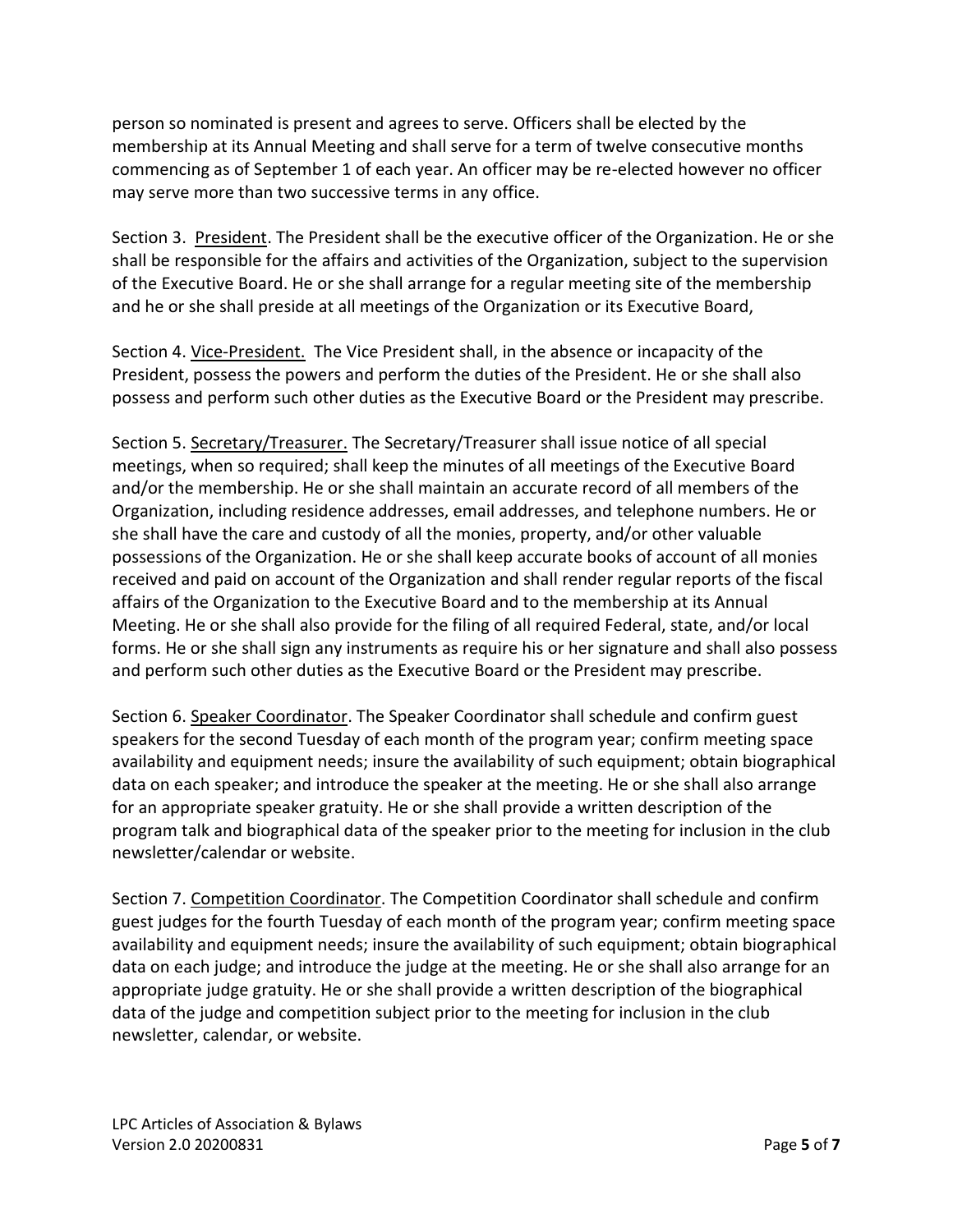Section 8. Other Offices and Committees. The Executive Board and/or the President may create and appoint personnel to whatever offices or committees are necessary in order to carry out and fulfill the stated purpose of the Organization.

Section 9. Banking & Bank Signatories. The Secretary/Treasurer is authorized to establish banking accounts as necessary to the conduct of the affairs of LPC and when such accounts exist, either the Secretary/Treasurer or the President is authorized to sign or endorse any checks, drafts, promissory notes, or evidences of indebtedness and to sign any agreement(s) with the bank(s) relating to LPC's banking and financial service needs.

Section 10. Remuneration. No LPC Officer shall be paid any compensation for the performance of his or her duties as an elected or appointed LPC official. Expenses incurred may be reimbursed at cost provided such expenses are approved in advance by a majority of the LPC Executive Board.

# **Article VII General Provisions**

Section 1. Meetings. The Organization shall meet on the schedule and place as designated by the LPC Executive Board for the purpose of conducting lectures and/or demonstrations in the art and craft of photography by recognized photographic experts and/or intra-club photographic competitions. All regularly scheduled meetings shall be open to the general public.

Section 2. Special Meetings. Special meetings of the membership and invited guests may be held at any time, place, or for any purpose as designated by the LPC President or as desired by the membership, provided that all such meetings are announced in advanced to the membership.

Section 3. Field Trips. Photographic field trips shall occur at times and places as determined by the LPC Field Trip Coordinator or designate. Attendance at field trips shall be limited to LPC members and invited guests.

Section 4. Fiscal Year and Program Year. The fiscal year of the Organization shall be from January 1 through December 31. The program year shall run from September 1 of each year through August 31 of the following year. Informal meetings, photographic field trips, or social events may also occur during the program year as deemed appropriate by the Executive Board provided such events are consistent with the stated purpose of the Organization.

Section 5. Membership Fee. The annual membership fee shall be due and payable on September 1 of each year and shall be an amount as set annually by the LPC Executive Board.